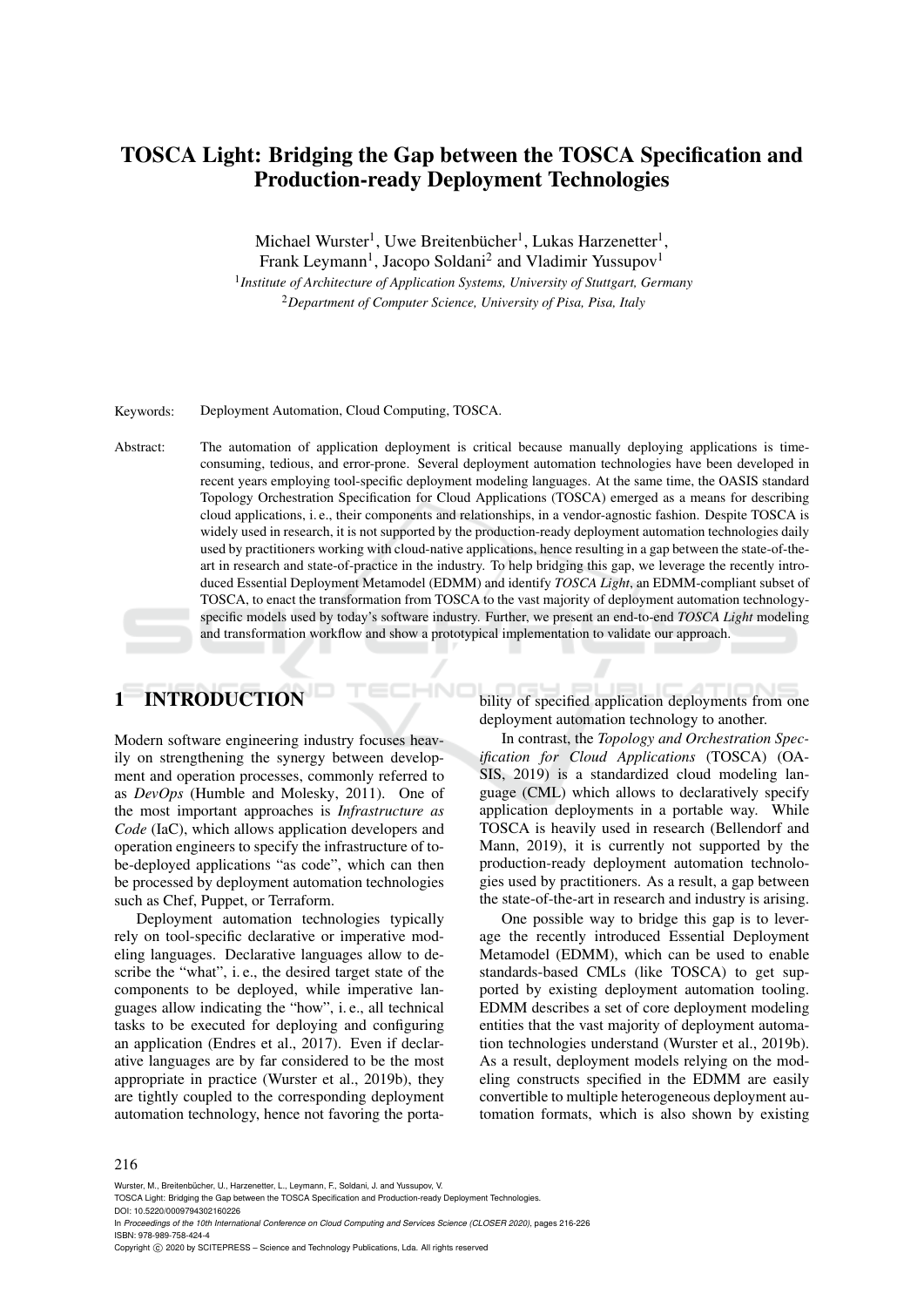work (Wurster et al., 2019a). However, for mapping it to EDMM, and for seamlessly exploiting the ease-oftransformation of EDMM models, a CML has to comply with the set of requirements imposed by EDMM.

In this work, we present *TOSCA Light*, as an EDMM-compliant subset of TOSCA. TOSCA Light can be used for devising technology-agnostic application specifications that can be translated to technology-specific deployment artifacts, hence exploiting TOSCA to avoid coupling application deployments with particular technologies, while enabling their deployment on production-ready deployment technologies at the same time. Thus, TOSCA Light enhances the portability of models, requiring to model application deployments only once, and then allowing them to be reused for deploying applications with different, heterogeneous technologies. The main contributions of this paper are the following:

- We define the *TOSCA Light* subset of TOSCA, by identifying the set of EDMM compliance rules for TOSCA-based models.
- We describe an end-to-end *TOSCA Light* modeling and transformation workflow.
- We illustrate a proof-of-concept implementation of the *TOSCA Light* toolchain.

The paper is organized as follows. Section 2 provides some necessary background. Section 3 presents the TOSCA Light. Section 4 illustrates the end-to-end TOSCA Light modeling and transformation workflow, which prototypical implementation is shown in Section 5. Finally, Section 6 discusses related work and Section 7 draws concluding remarks.

# 2 BACKGROUND

This section presents the fundamentals and terminology needed in the rest of the paper.

#### 2.1 TOSCA

TOSCA is an OASIS standard that enables modeling, provisioning, and management of cloud applications (OASIS, 2019; Binz et al., 2012). TOSCA allows to model so-called *Service Templates* that describe the topology, i. e., the components and their relationships, of an application to be deployed to a cloud infrastructure. The core modeling concepts in TOSCA are nodes and relationships. So-called *Node Templates* represent components of an application, such as virtual machines, web servers, or arbitrary software components, and so-called *Relationship Templates* represent the relations between those

nodes, e. g., that a node is hosted on another node, or that a node connects to another node. Node and Relationship Templates are typed using *Node Types* and *Relationship Types* defining their semantics, and structuring them by listing their properties, attributes, requirements, capabilities, and interfaces.

Properties and attributes are used to configure the deployment, e. g., a "Tomcat" web server type may specify the property "port", which is filled with concrete values in the node template upon deployment. In the TOSCA metamodel, nodes get related to each other when one node has a requirement against some capability provided by another node. For example, a virtual machine node may offer the capability that a Tomcat web server node can be hosted on it. Further, TOSCA standardizes the so-called *Lifecycle Interface* specifying that node types may have "create", "configure", "start", "stop", and "delete" operations to be used for installing, configuring, starting, and stopping them. Such operations are implemented by so-called *Implementation Artifacts*, e. g., in the form of executable Shell scripts. In contrast, *Deployment Artifacts* implement a nodes' business logic. For example, the compressed binary files to run a Tomcat web server are meant to be attached as a deployment artifact to the respective type.

On top of that, TOSCA uses the notion of *Policies* to express non-functional requirements affecting an application topology at a certain stage of its lifecycle, and which are attached to single or groups of nodes in the application topology. For example, security aspects that need to be enforced at certain stage can be expressed via TOSCA policies (Yussupov et al., 2019). Beside *input* and *output parameters* to parameterize a service template, TOSCA defines the CSAR packaging format allowing to exchange applications.

#### 2.2 Essential Deployment Metamodel

In recent years, many deployment technologies evolved following a declarative approach to automate the delivery of software components. Even if such technologies share the same purpose, they differ in features and supported mechanisms which is why comparing and selecting deployment automation technologies is difficult.

Recently, the Essential Deployment Metamodel (EDMM) was introduced as the result of a systematic review of deployment automation technologies (Wurster et al., 2019b). In this work, the authors extracted the essential modeling entities that are supported by the vast majority of declarative deployment automation technologies. The EDMM enables a common understanding of declarative deployment mod-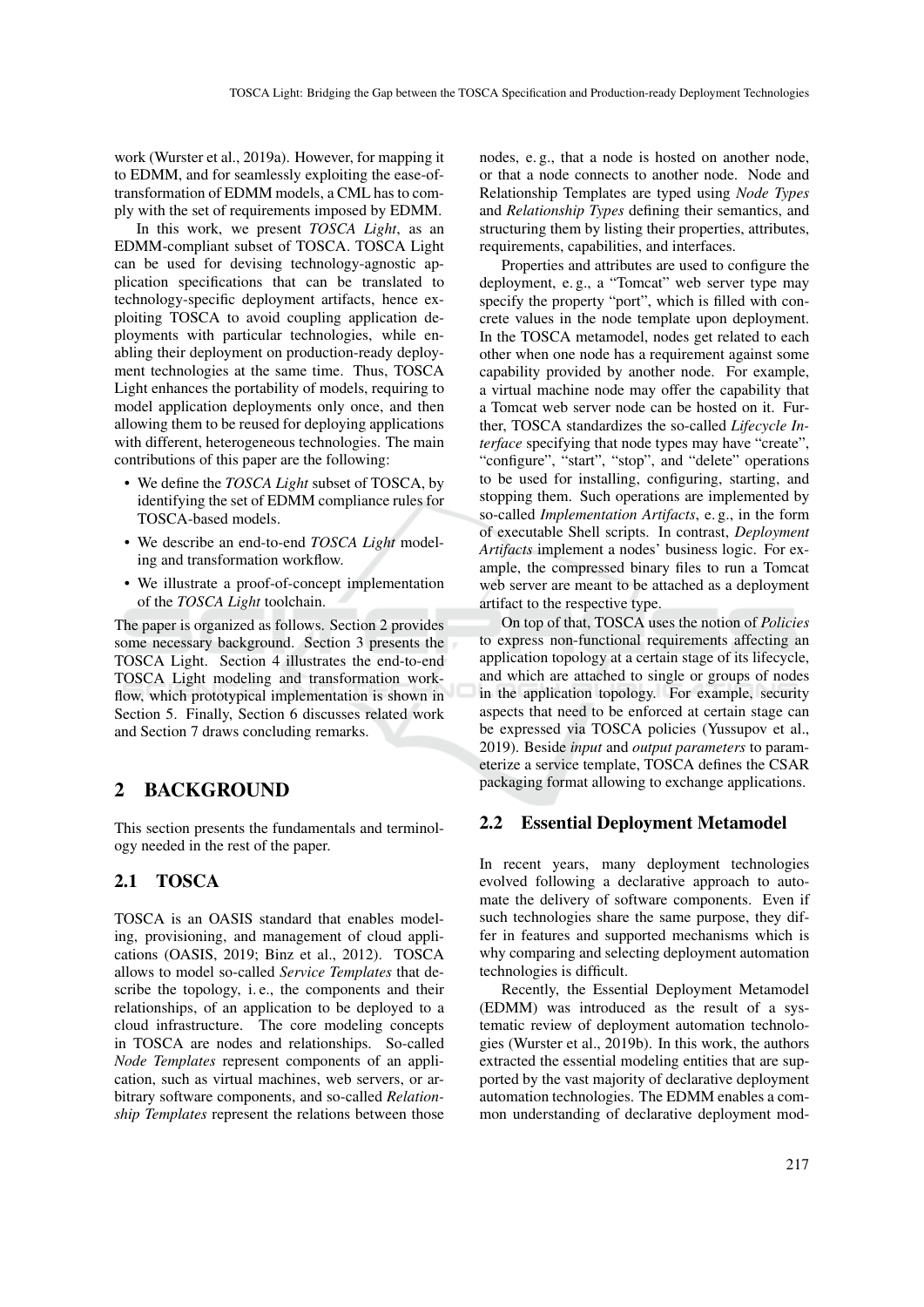

Figure 1: Essential Deployment Metamodel (EDMM) (adapted from Wurster et al. (2019b)).

els and, thus, eases the comparison and selection of appropriate technologies. Figure 1 depicts the essential modeling entities of the normalized metamodel. EDMM defines *Components* as physical, functional, or logical units of an application. Further, *Relations* are defined as directed physical, functional, or logical dependencies between exactly two components. Both can be typed using *Component Types* and *Relation Types* to express reusable entities that specify a certain semantic. Further, EDMM defines *Properties* as a way to describe the current state or prescribe the desired target state or configuration of a component or relation. Moreover, *Operations* are used in declarative deployment models to define executable procedures performed to manage a component or relation. Such operations provide hook points and are executed by deployment technologies to implement certain requirements during application deployment. the EDMM also defines *Artifacts* such that an artifact implements a component or operation and is therefore required for the execution of the application deployment as well as the final application system. Finally, according to EDMM, a *Deployment Model* describes the desired target state of an application including all necessary components, relations, properties, operations, and artifacts in a declarative manner.

### 3 TOSCA LIGHT

Recent work showed that an EDMM deployment model can be transformed into 13 concrete deployment automation technologies, such as Terraform and AWS CloudFormation (Wurster et al., 2019a). Thus, by reducing TOSCA to EDMM's essential modeling entities, which we call *TOSCA Light* hereafter, we enable the transformation of *TOSCA Light*-compliant models into the deployment technologies that are currently supported by the EDMM Transformation Framework. In the following, we present the TOSCA Light modeling profile which semantically maps to

the EDMM modeling constructs introduced in the previous section. We show the supported TOSCA Light modeling profile based on TOSCA's YAML grammar for describing service templates, type definitions, topology templates, their nodes, relationships, and properties (OASIS, 2019). Further, for the sake of clarity, we show several TOSCA Light examples and code snippets.

#### 3.1 Service Template

A *Service Template* in TOSCA is used to define the topology of application components and cloud services so that they can be deployed in accordance with constraints and policies. In particular, service templates allow the definitions of a topology template, types (e. g., node, relationship, capability, artifact types), groupings, policies, and constraints along with any input or output parameters (cf. Sect. 2). However, not all of these entities are compliant to EDMM and, therefore, not part of TOSCA Light. In general, the *Service Template* entity of TOSCA's metamodel corresponds to EDMM's *Deployment Model* as it describes declaratively the desired target state of an application including all necessary model entities. Listing 1 shows the service template definition according to TOSCA Light. It can include arbitrary node

```
tosca_definitions_version: tosca_light_yaml_1_0
metadata:
 # map of key/value pairs
description: <value>
node_types:
 # map of TOSCA Light node type definitions
relationship_types:
 # map of TOSCA Light relationship types
interface_types:
 # map of TOSCA Light interface types
topology_template:
  # TOSCA Light topology template definition
```
Listing 1: TOSCA Light service template.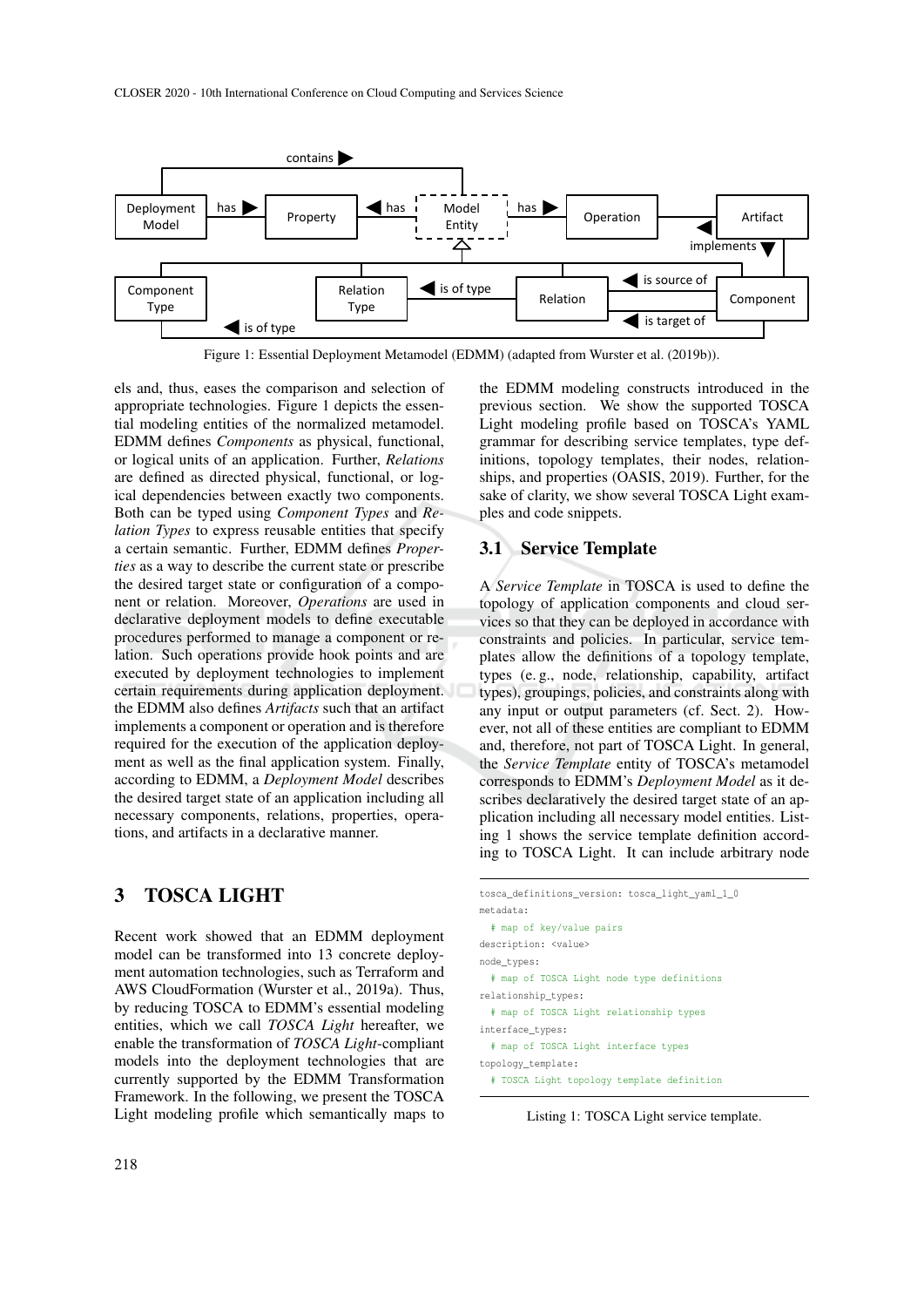types, relationship types and interface types, provided that such definition are *TOSCA Light*-compliant (cf. Sect. 3.2), as well as *TOSCA Light*-compliant topology template definition (cf. Sect. 3.3). Moreover, *description* and *metadata* information can be defined to convey additional information not required for the actual deployment automation.

Condition 1: A *TOSCA Light*-compliant service template can *only* contain what follows:

- **→** Description and additional metadata information, with the latter given as a map of key/value pairs.
- ➔ Definitions of reusable *TOSCA Light*-compliant node types.
- ➔ Definitions of reusable *TOSCA Light*-compliant relationship types.
- ➔ Definitions of reusable *TOSCA Light*-compliant Light interface types.

#### 3.2 Type Definitions

TOSCA defines type entities, such as group types, data types, capability types, and policy types. EDMM generally does not define metamodel entities that map to such TOSCA entities (cf. Fig. 1). Therefore, these types cannot be semantically mapped to EDMM and are not supported by TOSCA Light.

Further, TOSCA Light limits the use of interface types. Wurster et al. (2019b) defined that EDMM allows to hook into or influence the deployment lifecycle. This means that application developers must be able to specify operations along the application's deployment lifecycle, e. g., to install, start, stop, or terminate components. As TOSCA standardizes the *Lifecycle Interface* and defines the essential operations that must be supported, such as starting, configuring, and stopping a component, the map of possible TOSCA Light interface types is restricted to this single type. Hence, models defining custom interface types are not supported by TOSCA Light.

Weerasiri et al. (2017) defined in their taxonomy of cloud resource orchestration techniques that it must be possible to express such that (i) a component generally depends on another component, (ii) a component is "hosted on" or "contained in" another component, and (iii) a component connects to another component. Therefore, TOSCA Light limits the support of relationship types to "DependsOn", "HostedOn", and "ConnectsTo" as defined accordingly in the normative type reference of the TOSCA Simple Profile specification (OASIS, 2019). Hence, custom relationship types must inherit from these types, otherwise, the model is not compliant with TOSCA Light.

```
tosca_definitions_version: tosca_light_yaml_1_0
node_types:
 <node_type_name>:
   derived_from: <parent_node_type_name>
   metadata:
     # map of key/value pairs
   description: <value>
   attributes:
     # map of TOSCA Light attribute definitions
   properties:
     # map of TOSCA Light property definitions
    interfaces:
     # map of TOSCA Light interface definition
    artifacts:
     # map of TOSCA Light artifact definitions
```
Listing 2: TOSCA Light node type.

Semantically, TOSCA node and relationship types refer to EDMM's *Component Type* and *Relationship Type* metamodel entities. Such types specify the semantics by means of properties and operations, and are often meant to be reused in multiple deployment models. The TOSCA Light modeling profile allows the definition of attributes and properties on such types, as shown in Listing 2 on the example of node types. These are defined by a type (in accordance to the YAML 1.2 spec), a description, an optional default value, and a required flag, and correspond to the *Property* entity in EDMM.

Apart from a "description" and additional "metadata" information, the map of artifacts corresponds to the *Artifact* entity in EDMM. The map defines a named list of files that are associated with this type and used by deployment automation technologies to facilitate the deployment and implementation of interface operations. To hook into or influence the deployment lifecycle, a TOSCA Light node type may define several operations based on TOSCA's standardized lifecycle interface. Such operations correspond to EDMM's *Operation* entity and define possible executable procedures performed to deploy this type.

```
tosca_definitions_version: tosca_light_yaml_1_0
topology_template:
 inputs:
   # map of TOSCA Light property definitions
  outputs:
   # map of TOSCA Light property definitions
  node_templates:
   # map of TOSCA Light node templates
  relationship_templates:
    # map of TOSCA Light relationship templates
```
Listing 3: TOSCA Light topology template.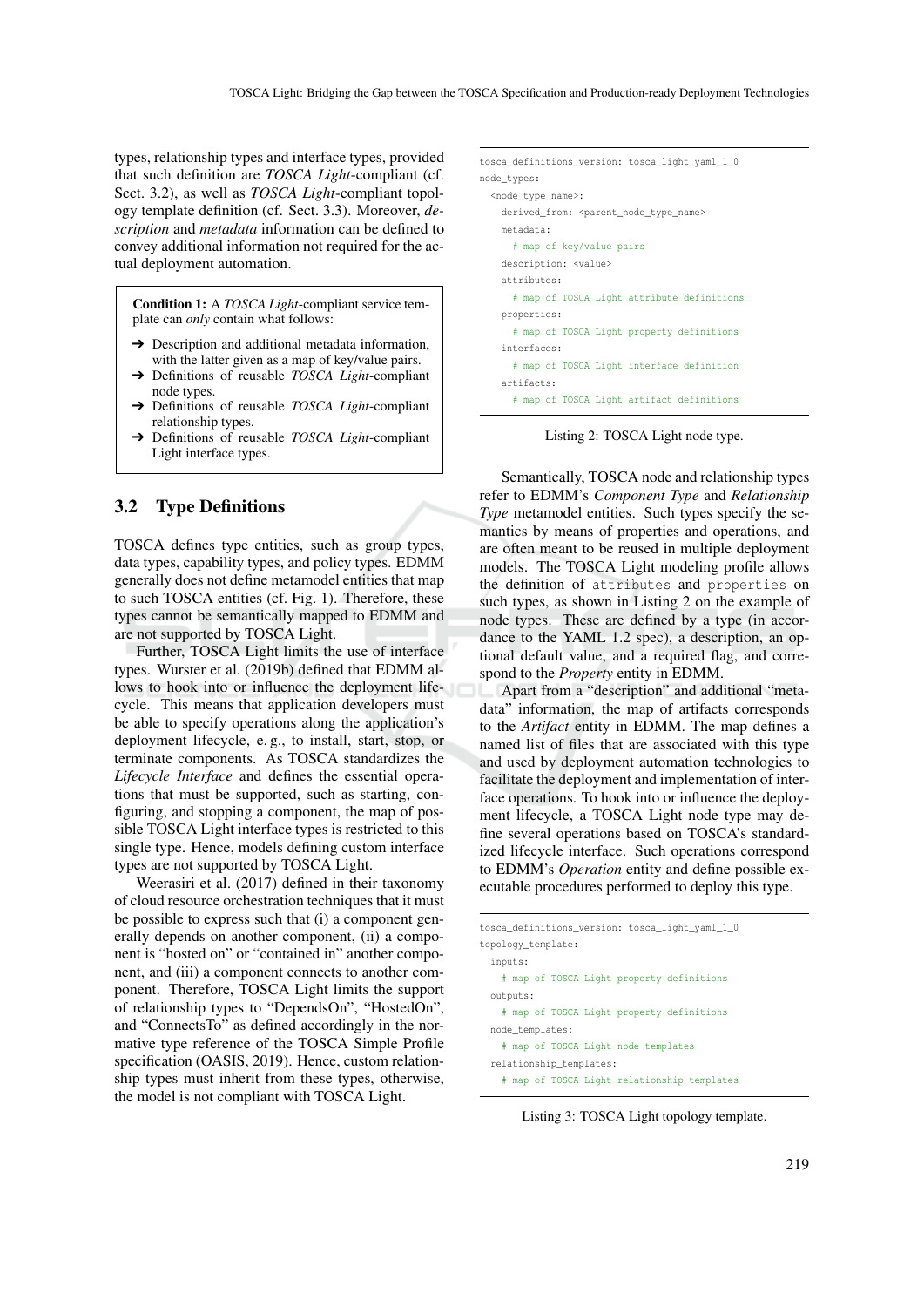Condition 2: A specification is *TOSCA Light*compliant if the following *constraints on types* hold:

- $\rightarrow$  The only employed interface type is the TOSCA's standard lifecycle interface.
- ➔ Employed relationship types are restricted to TOSCA's normative types "DependsOn", "HostedOn", and "ConnectsTo", and to custom types defined by extending such types.
- ➔ Node types and relationship types can define a description and additional metadata information, with the latter given as a map of key/value pairs.
- → If node types and relationship types define "attributes" and "properties", these specify a type, description, default value, and required flag.
- → If node types and relationship types define operations, these are based on TOSCA's standardized lifecycle interface.
- ➔ If node types and relationship types list "artifacts", these are used to implement nodes, relations, or interface operations.

#### 3.3 Topology Template

A *Topology Template* defines the overall structure of an application deployment and is part of a service template. It contains the set of *Node Template* and *Relationship Template* definitions that together define the topology of the application as a directed graph, which in turn correspond to the *Components* and *Relations* entities in EDMM. Further, TOSCA Light allows to define input and output parameters to parameterize a topology model instead of using fixed values only. Such parameters correspond to the *Property* entity in EDMM and can be defined by a type (in accordance to the YAML 1.2 spec), a description, an optional default value or a computed value by a composition of node properties. The "policy" and "workflow" construct defined by TOSCA (OASIS, 2019) is not supported by TOSCA Light as there is no corresponding entity in EDMM.

Listing 4 shows a simple TOSCA Light example to install a MySQL database system on top of an Ubuntu virtual machine. The Ubuntu virtual machine and the MySQL software component are expressed as separate node templates and specify the occurrences of components as part of the deployment model. The example shows how input parameters are used to parameterize the definition of the used root password. Further, a "configure" script is assigned as an operation to execute custom logic during deployment.

Even more, the example highlights that TOSCA in general relies on capabilities and requirements. For example, capabilities are used to define additional properties for a node, e. g., the type of operating system to be used. Further, TOSCA relies on matching

```
tosca_definitions_version: tosca_light_yaml_1_0
topology_template:
 inputs:
   password:
     type: string
   port:
     type: string
     default: 3306
 node_templates:
   mysql:
     type: tosca.nodes.DBMS.MySQL
     properties:
       root password: { get input: password }
      port: { get_input: port }
     interfaces:
       Standard:
         operations:
           configure: configure.sh
     requirements:
        - host:
           node: db_server
           relationship: hosted_on
    db_server:
     type: tosca.nodes.Compute
     capabilities:
      os:
         properties:
           architecture: x86_64
           type: linux
           distribution: ubuntu
            version: 18.04 LTS
  relationship_templates:
   hosted_on:
     type: tosca.relationships.HostedOn
```
#### Listing 4: TOSCA Light template to install MySQL.

capabilities and requirements to express certain relationships between nodes, e. g., the "hosted on" relationship between the nodes in Listing 4.

However, TOSCA Light is not able to use requirements and capabilities as a first-class modeling construct as there is no matching entity available in EDMM. Instead, TOSCA Light relies on the defined normative requirements and capabilities of the TOSCA Simple Profile (OASIS, 2019) and maps them semantically to properties (cf. operating system properties) or considers them as a relationship definition (cf. hosted on relationship). Moreover, advanced TOSCA features such as "substitution mappings" or the node\_filter setting are in general not supported by TOSCA Light. Anyhow, a TOSCA modeling tool that supports both, TOSCA and TOSCA Light, could try to resolve open requirements, resolve substitutable types, and resolve the node\_filter setting based on a given TOSCA type repository before further processing it as a TOSCA Light model.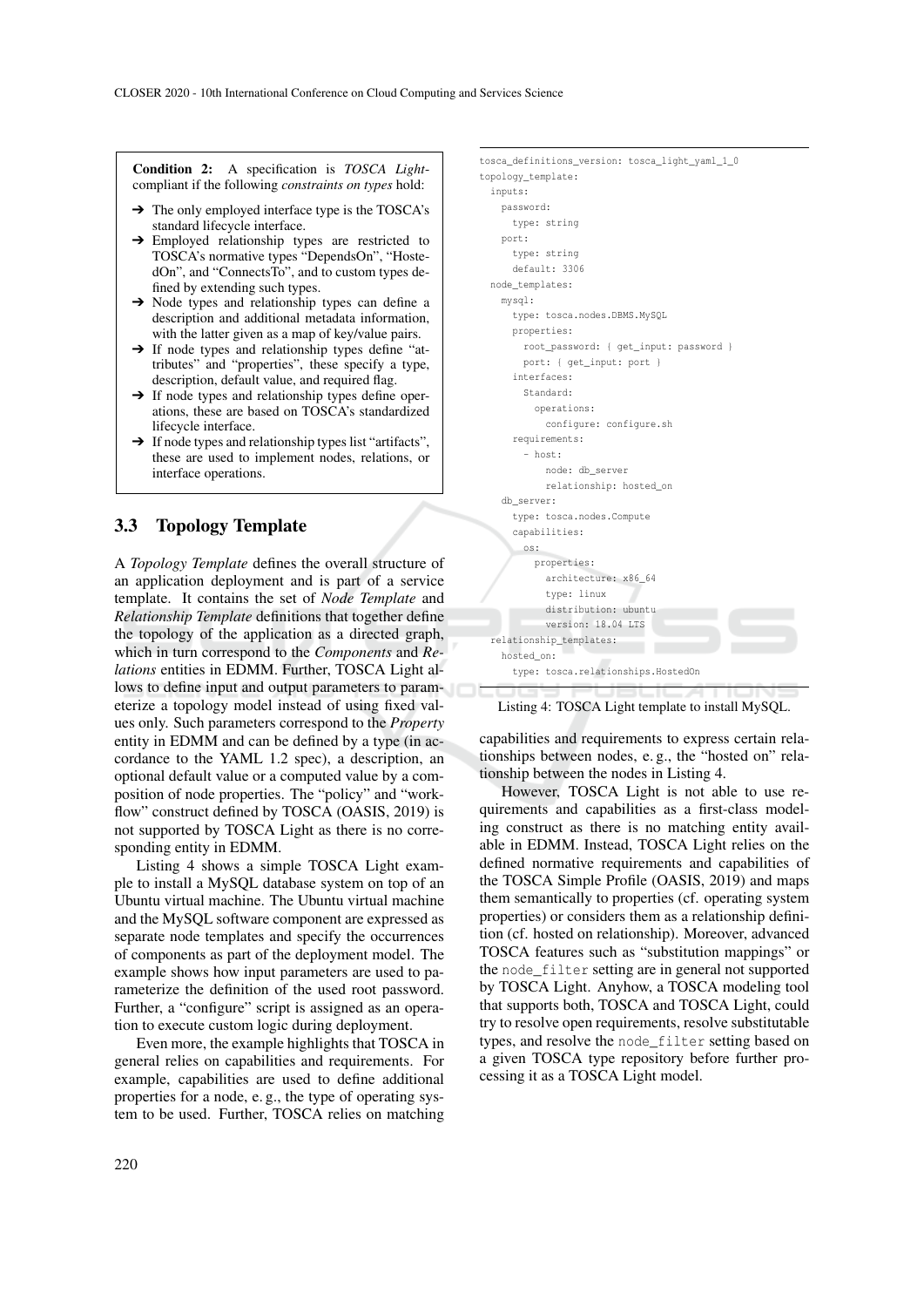Condition 3: A *TOSCA Light*-compliant topology template can *only* contain what follows:

- → Definition of "input" and "output" parameters, each specifying a type, description, value, or computed value by a composition of properties.
- $\rightarrow$  Node templates declaratively specifying the components to be deployed.
- $\rightarrow$  Relationship templates indicating the functional or logical dependency between two nodes.
- ➔ Concrete values assigned to defined "properties".
- → Additional operation definitions, still based on TOSCA's normative lifecycle interface.
- ➔ Usage of TOSCA's normative "capabilities".

#### 3.4 Defining TOSCA Light

In summary, a TOSCA application has to satisfy conditions 1, 2, and 3 respectively discussed in Sect. 3.1 to 3.3 to be compliant with TOSCA Light.

Condition 1 defines that a TOSCA Light service template, among the description and additional descriptive metadata information, defines reusable sets of TOSCA Light compliant node types, relationship types, and interface types.

Condition 2 restricts type definitions. TOSCA Light only allows the usage of the standard lifecycle interface and the normative relationship types defined by the TOSCA standard. Hence, custom relationship types must inherit from the normative types. Further, the definition of "operations" on node types and relationship types must be based on the standard lifecycle interface. Along with description and metadata, node types and relationship types may define "attributes" and "properties" to describe the current state or desired target state of configuration. Finally, node types and relationship types may define "artifacts" to implement nodes, relations, or interface operations.

Condition 3 defines additional restrictions on topology templates. TOSCA Light compliant topology templates may define "input" and "output" parameters. Further, a set of node templates and relationship templates define the declarative specification of components to be deployed and the functional or logical dependency between them. Moreover, node templates and relationship templates may assign concrete values to defined "properties" as well as define additional "artifacts" and "operations" as long as they are comply with TOSCA's normative lifecycle interface. TOSCA Light supports the use of TOSCA's normative "requirements" and "capabilities" to establish relationships or define additional properties. However, the definition of *open* requirements (e.g., node filter) is not supported.

### 4 END-TO-END TOOLCHAIN

In this section, we elaborate on the end-to-end modeling and transformation workflow using TOSCA Light. The overall process comprises four steps as shown in Fig. 2 and starts with the creation of an EDMM-compliant TOSCA Light deployment model.

#### 4.1 Create Deployment Model

*An application component architecture is specified using the TOSCA CML to produce deployment model.*

Workflow. The overall modeling workflow, essentially, does not differ from the common process. A given application's component architecture is described declaratively using TOSCA constructs either using a graphical modeling tool or a text editor. The resulting set of modeling artifacts comprises the TOSCA-based definitions describing types and component instances as well as the file artifacts required for deploying the application, e. g., container images. Tooling. The deployment model can be specified using multiple possible tools, including graphical modeling tools such as Eclipse Winery (Kopp et al., 2013) or Alien4Cloud (ALIEN 4 Cloud, 2020). Another possible option is to use text-based editors such as Visual Studio Code offered by Microsoft.

#### 4.2 Validate TOSCA Light Compliance

*The produced TOSCA-based deployment model is analyzed to ensure its compliance to the TOSCA Light modeling profile and, hence, to EDMM.*

Workflow. As a next step, the resulting TOSCAbased deployment model is validated for EDMM compliance. To achieve this, the given model is checked against the set of modeling requirements discussed in-detail in Sect. 3. In case the model is EDMM-compliant it is labeled as TOSCA Light and can be used as an input for transforming the model into the desired target deployment format such as Terraform or Kubernetes. In situations when the model is not compatible with the TOSCA Light modeling profile, the model can be refined according to the provided modification recommendations.

Tooling. Essentially, the validation of the model can be performed either at design time using graphical modeling tools or text editors, or at transformation time using transformation tools. In case of the former, corresponding TOSCA Light compliance plugins have to be introduced. Further, tools like Eclipse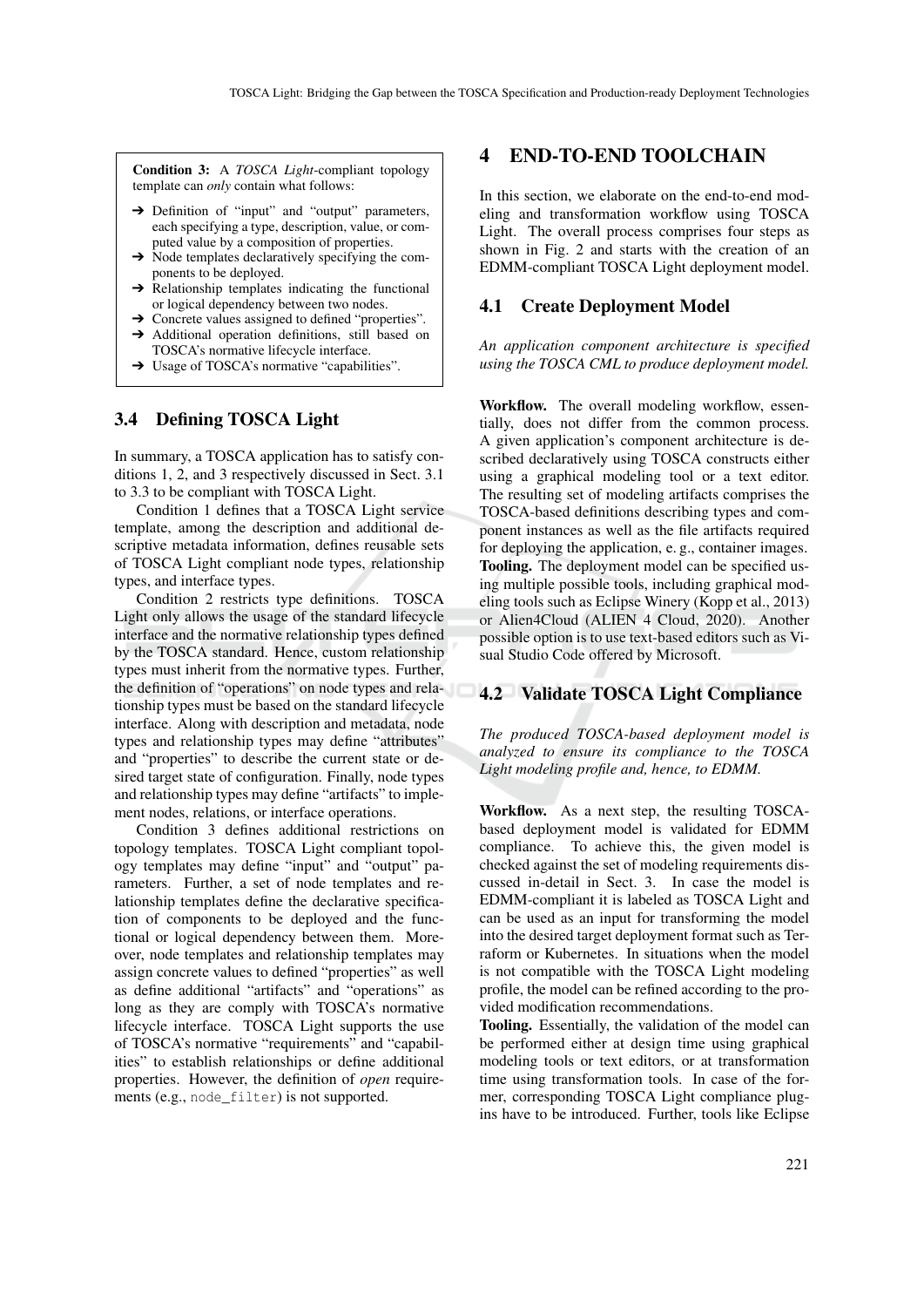

Figure 2: TOSCA Light end-to-end toolchain.

Winery could also provide a TOSCA Light compliance check while importing existing TOSCA applications or by providing mechanisms to verify a given TOSCA repository regarding compliance.

#### 4.3 Transform Deployment Model

*The successfully validated TOSCA Light model is transformed into the target deployment technology.*

Workflow. Afterwards, the successfully validated TOSCA Light model is used as an input for the transformation engine to produce a deployment technology-specific model (DTSM). Consequently, another input required for the transformation engine is the name of the target deployment automation tool, e. g., Ansible or Terraform. As discussed previously, the possibility to transform the model is guaranteed by design since the used modeling constructs conform to the essential entities defined by EDMM.

Tooling. The EDMM Transformation Framework is used to generate the DTSM (Wurster et al., 2019a). To achieve this, a given TOSCA Light model's constructs are mapped to the corresponding entities in the target tool's constructs space. It is worth mentioning, that the generated target model might be refined with, e. g., security credentials or other configuration information in the form variables that are relevant only for the target deployment automation technology.

#### 4.4 Execute Deployment

*The transformed technology-specific deployment model is executed using the standard mechanisms provided by the target deployment automation tool.*

Workflow. Finally, after the generated target deployment model is ready to be deployed, it can be used as an input for the target deployment automation technology. Hence, the actual deployment happens using the standard tool's mechanisms, which also simplifies further management of the application.

Tooling. Since the deployment happens using the standard tool-specific deployment mechanisms, the actual tooling that needs to be used depends on the concrete use case, i. e., which target deployment technology was used. This also influences the way the tool has to be used, i. e., where it can be hosted or who operates it. For example, the interaction will be different for *as-a-service* solutions such as AWS CloudFormation and self-hosted tools such as Ansible.

# 5 PROOF-OF-CONCEPT IMPLEMENTATION

In this section, we illustrate a proof-of-concept (PoC) implementation based on (i) Eclipse Winery (Kopp et al., 2013) and (ii) the EDMM Transformation Framework<sup>1</sup> (Wurster et al., 2019a) to validate the feasibility of the proposed TOSCA Light end-to-end toolchain. Next, we briefly explain the extensions, the usage of the tools, and how they map to the proposed end-to-end toolchain in Sect. 4.

Eclipse Winery is a web-based environment to graphically model TOSCA-based application topologies. It provides a *Management Interface* to manage all TOSCA related entities, such as node types, their property definitions, operations, and artifacts. Further, Winery provides a *Topology Modeler* component which enables the graphical composition of the desired target state of application to be deployed. For this PoC, Winery has been extended by the *TOSCA Light Mode* and is used to define and develop the deployment model graphically in accordance to step 1 in Fig. 2. We created a fork of Eclipse Winery and published our extension to GitHub<sup>2</sup> respectively. The current implementation checks the TOSCA Light com-

<sup>1</sup>https://bit.ly/2WzlicC

 $^{2}$ https://bit.ly/2xg4hK0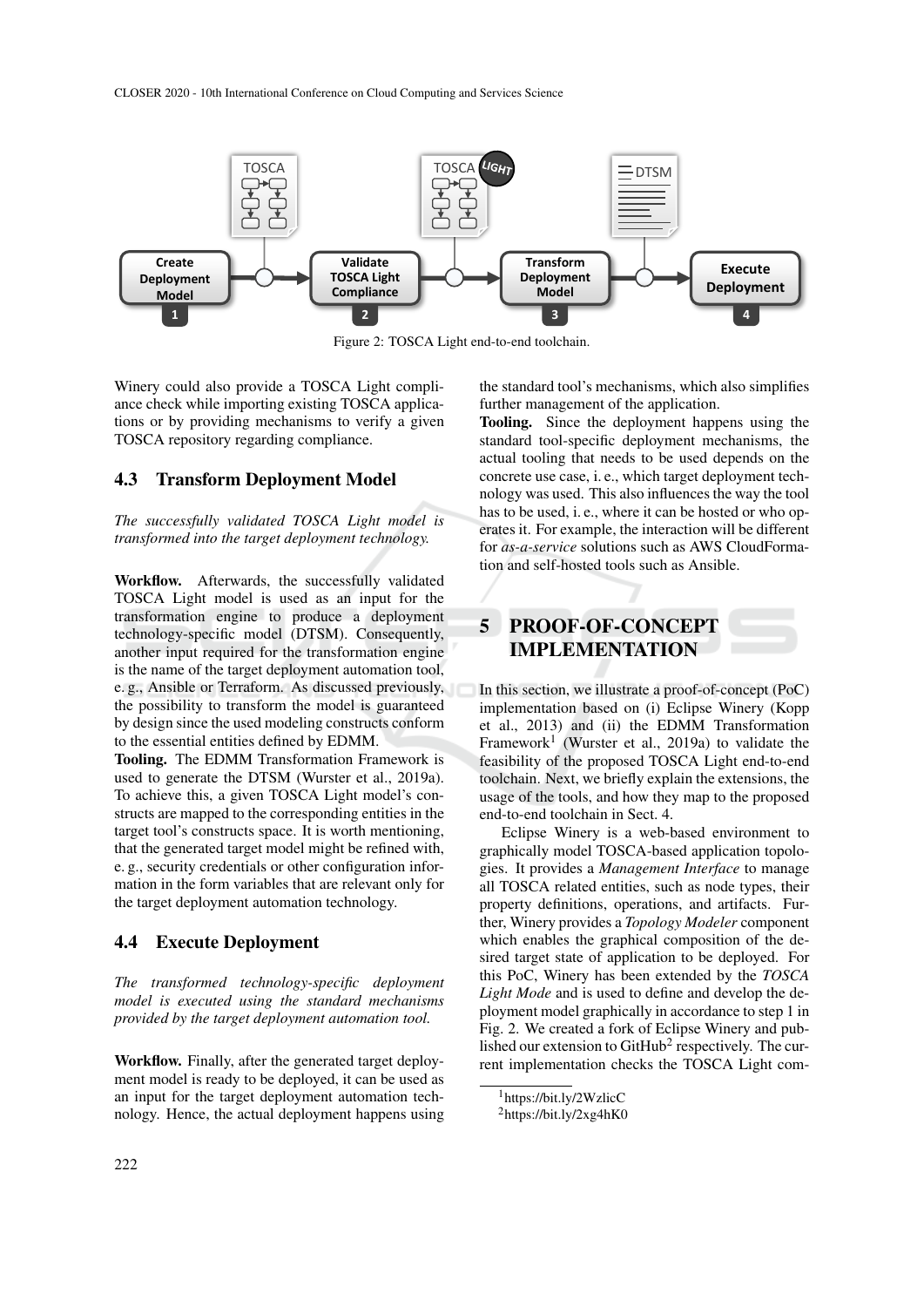pliance when a user opens a TOSCA service template, which implements step 2 of the proposed TOSCA Light toolchain (cf. Fig. 2). Each created or imported TOSCA model may be flagged as TOSCA Light compliant by showing a TOSCA Light logo in Winery's header component. Further, Winery is able to provide a list of violated conditions when a TOSCA service template is not compliant with TOSCA Light.

In terms of transformation (cf. step  $3$  in Fig. 2), we exploit the existing EDMM export functionality by Eclipse Winery, as TOSCA Light is fully compliant to EDMM. The exported EDMM model can then directly be processed by the the EDMM Transformation Framework (Wurster et al., 2019a), either by using the provided CLI or the REST interface over HTTP. Together with the EDMM model, a user can select a certain target deployment technology and the framework generates the respective files and templates. Finally, and according to step 4 (cf. Fig. 2), the output can be executed using the target technology's tooling.

## 6 RELATED WORK

The OASIS standard TOSCA constitutes a reference metamodel for specifying the topology and orchestration of multi-component cloud applications (Bergmayr et al., 2018). At the same time, most existing cloud deployment automation technologies are not offering a native support to TOSCA, which makes it complex to deploy and manage TOSCAbased application in production-ready environments.

Currently existing efforts for enacting the deployment of TOSCA-based applications can be clustered in three main categories (Bellendorf and Mann, 2019). We can indeed distinguish (i) solutions for *directly deploying* TOSCA application specifications in cloud infrastructure, (ii) approaches *integrating TOSCA with other standards* for enhancing deployment automation, and (iii) solutions for enabling the deployment of TOSCA-based applications on *existing deployment technologies*.

The reference approach for directly deploying TOSCA-based cloud application is the OpenTOSCA engine proposed by Binz et al. (2013), recently extended to also support the deployment of applications also in IoT environments (da Silva et al., 2016). The OpenTOSCA engine enables the orchestration of the deployment and management of TOSCA-based applications on a target infrastructure, by obviously requiring to get installed in the manager of such infrastructure and of being provided with the TOSCA specifications of to-be-orchestrated applications. It is however intended to be itself the orchestrator of the applica-

tion, and it currently does not support streamlining the deployment and management of an application to other existing deployment technologies (e. g., Kubernetes or Terraform), which are currently more used in production-ready environments (Pahl et al., 2019).

Similar considerations apply to other existing approaches enabling the deployment and management of TOSCA-based application on target infrastructures, e. g., the DevOps-based streamlining proposed by Wettinger et al. (2014, 2015), the TOSCA support provided by Cloudify (Cloudify Platform Ltd., 2020), the open-source initiatives AriaTOSCA (Apache Software Foundation, 2018) and Alien4Cloud (ALIEN 4 Cloud, 2020), and the multicloud orchestration enacted by SeaClouds (Brogi et al., 2016). All such approaches rely on the availability of full-fledged TOSCA-compliant orchestrators, while our objective is to identify the subset of TOSCA enabling the specification multi-component applications that can then be processed by most used production-ready cloud deployment automation technologies. We enable this by identifying the subset of TOSCA that is compliant with the EDMM proposed by Wurster et al. (2019b), and by providing the tooling needed to enact the translation of TOSCA Light application specifications on all cloud deployment automation technologies supported by the EDMM Transformation Framework (Wurster et al., 2019a).

Other approaches worth relating to ours are those integrating TOSCA with other standards for enhancing deployment automation. Noteworthy efforts in this direction are those by Calcaterra et al. (2017, 2018a) and by Kopp et al. (2012), both working on the integration of BPMN with TOSCA to imperatively program and automate the deployment and management of multi-cloud application. Calcaterra et al. (2017, 2018a) propose a solution to automatically generate BPMN workflows for deploying and managing multicomponent applications, starting from their TOSCA specification. They also provide an extension of their approach, which allows to deal with potential failures while actually enacting the generated BPMN workflows (Calcaterra et al., 2018b). Kopp et al. (2012) instead proposes a BPMN profile for enabling the imperative programming of the deployment and management of multi-component applications specified in TOSCA. Hence, even if different in the spirit, both the approaches by Calcaterra et al. (2017, 2018a) and by Kopp et al. (2012) enable automating the deployment and management of TOSCA applications by relying on the availability of a BPMN engine.

Cardoso et al. (2013) and Glaser. et al. (2017) are worth mentioning efforts integrating TOSCA with other standards for enhancing deployment automa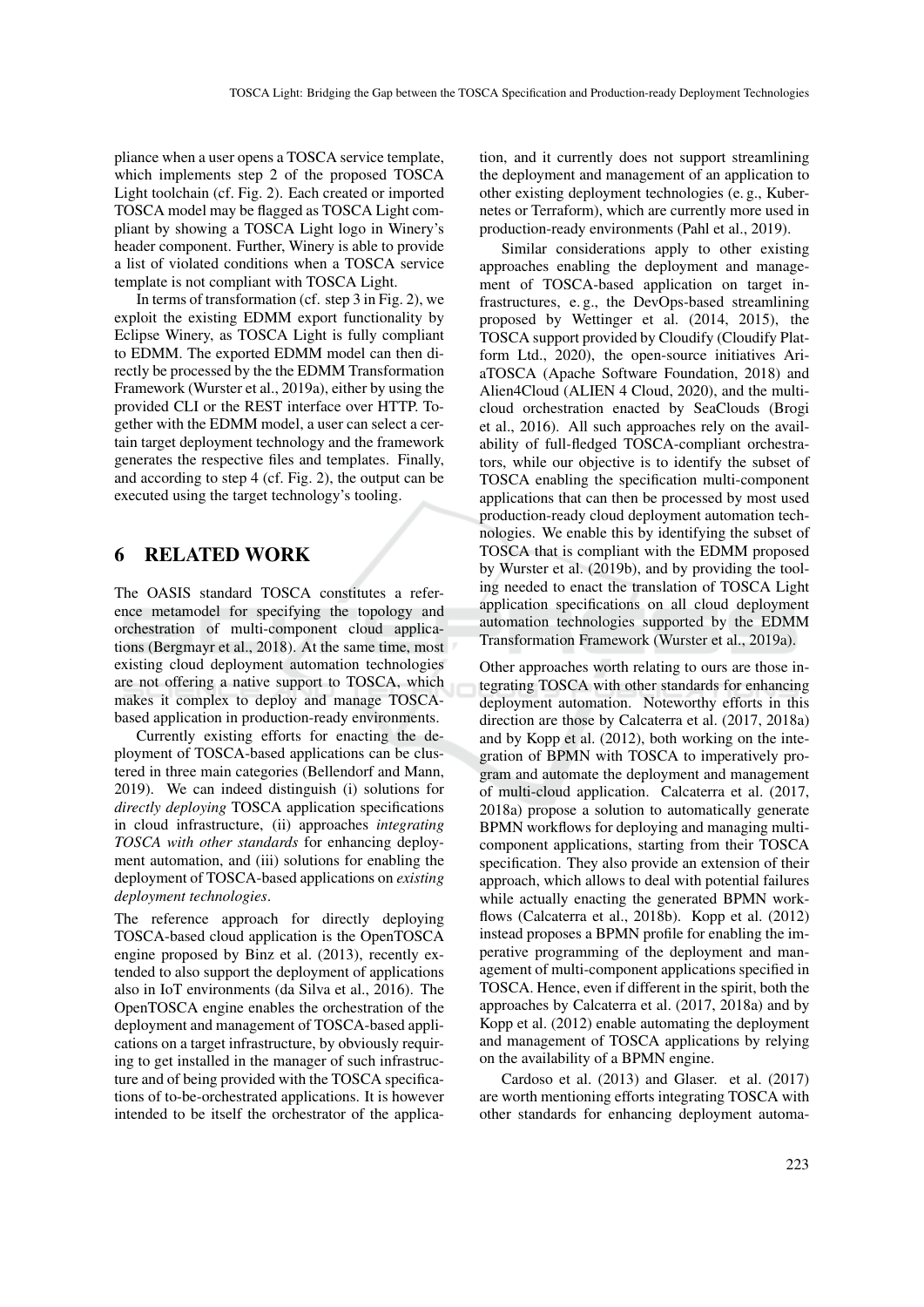tion. Cardoso et al. (2013) propose to integrate TOSCA with the service description language USDL, by exploiting the latter to define the functionalities of cloud services, and by providing a prototypical platform integrating service selection with deployment. Glaser. et al. (2017) instead provide analyze the analogies and possible integration between TOSCA and OCCI (Open Grid Forum, 2016). They then propose a fully-automated model-driven cloud application orchestrator based on the two standards.

However, the approaches by Calcaterra et al. (2017, 2018a), Kopp et al. (2012), Cardoso et al. (2013), and Bergmayr et al. (2016) all aim at tackling objectives quite different from ours. They succeed in enabling the deployment and management of TOSCA-based applications based on the integration of TOSCA with existing standards, but they are not supporting the possibility of enacting the deployment of TOSCA-based applications using productionready deployment automation technologies.

Last, but probably the most related to our approach, are the solutions enabling the deployment of TOSCAbased applications on existing cloud deployment automation technologies. Breiter et al. (2014) illustrate how to deploy multi-component applications specified in TOSCA on the IBM cloud computing infrastructure. Brogi et al. (2018b,a) propose a TOSCA profile for specifying container-based multicomponent application, by also providing the TosKer engine for actually enacting their deployment and management of such application on Docker-enabled infrastructures. Carrasco et al. (2016); Carrasco et al. (2018) enable trans-cloud application deployment, by allowing to run TOSCA application specifications on top of Apache Brooklyn (Apache Software Foundation, 2020). However, all such efforts target a precise infrastructure or a precise cloud deployment automation technology. We instead aim at enabling the deployment of TOSCA applications with most used production-ready deployment technologies.

Similar considerations apply to the noteworthy efforts by Katsaros et al. (2014) and Tricomi et al. (2017). Both proposing different approaches for enabling the deployment of multi-component applications specified in TOSCA on OpenStack cloud infrastructures. Gusev et al. (2014) and Ivanovska et al. (2015) goes even a step further by proposing the P-TOSCA environment, which enables multi-cloud deployment and management of TOSCA-based applications on both Eucalyptus and OpenStack.

In summary, to the best of our knowledge, all existing approaches for enabling the deployment of TOSCA application focus on supporting the full expressiveness of TOSCA, either by requiring to process application specifications with TOSCA-compliant engines or by requiring to run them with some specific third-party orchestrator. Our aim is instead to identify the subset of TOSCA (i. e., the TOSCA Light profile) that can be processed by any production-ready cloud deployment automation technology, to give application administrators the freedom of choosing the technology most suited to their needs. We indeed identify the subset of TOSCA that is compliant with the EDMM metamodel, which is known to distill the essentials of cloud deployment automation technologies (Wurster et al., 2019b). Further, we provide all tooling needed to actually translate TOSCA Light application specifications into deployment technologyspecific models (DTSM) allowing to enact their deployment and management on production-ready deployment automation technologies, i. e., those currently supported by the EDMM Modeling and Transformation Framework (Wurster et al., 2019a).

# 7 CONCLUSIONS

TOSCA as a standardized cloud modeling language is indeed widely used in research. However, in industry, concrete deployment automation technologies are much more common as they often provide comprehensive tooling and support for integration in modern software development and operations processes. To close this gap, we identified and introduced the TOSCA Light modeling profile, a set of EDMM compatibility rules resulting in a reduced set of TOSCA modeling constructs, and described the TOSCA Light end-to-end toolchain. Further, we presented a PoC implementation of the end-to-end toolchain by extending Eclipse Winery to interactively check TOSCA applications for TOSCA Light compliance. By leveraging EDMM and its transformation capabilities, we enact to translate TOSCAbased application deployment models into concrete deployment technology-specific models used by popular deployment automation technologies.

For immediate future work, we plan to fully implement and evaluate the proposed TOSCA Light toolchain. The modeling complexity as well as the engineered prototype will be evaluated using a realworld industrial scenario. We plan to show a detailed study on how TOSCA Light can simplify the management of applications running on Kubernetes.

Beside of that, we plan to investigate the relation of EDMM to other cloud modeling languages (Bergmayr et al., 2018), such as CAMEL or CloudML, to enact the translation based on the EDMM Transformation Framework.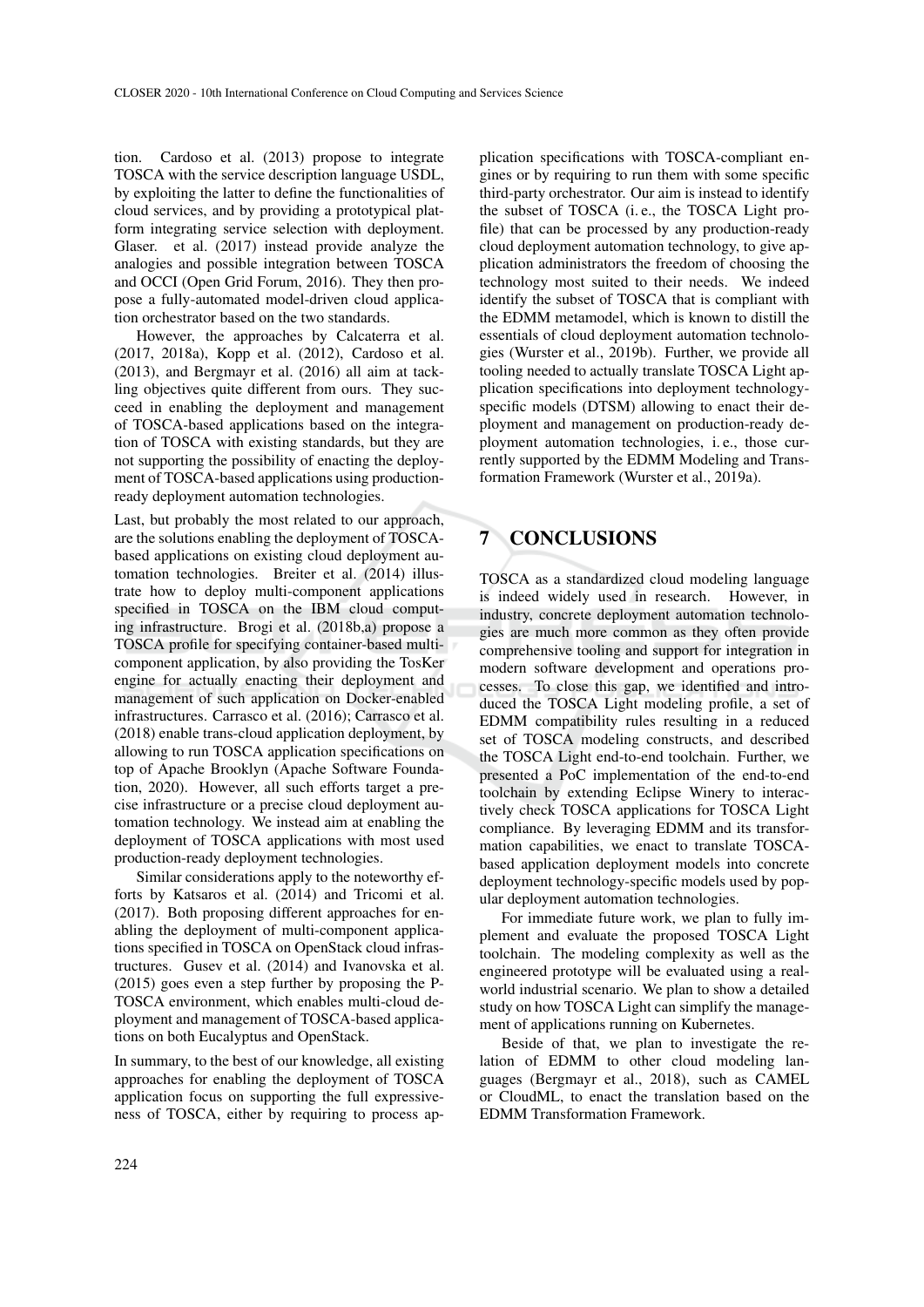#### ACKNOWLEDGMENTS

This work is partially funded by the EU project *RADON* (825040), the German Research Foundation (DFG) project SustainLife (379522012), and the projects *AMaCA* (POR-FSE) and *DECLware* (University of Pisa, PRA 2018 66).

### **REFERENCES**

- ALIEN 4 Cloud (2020). ALIEN 4 Cloud. Version 3, https: //alien4cloud.github.io.
- Apache Software Foundation (2018). AriaTOSCA. Incubator, https://ariatosca.incubator.apache.org.
- Apache Software Foundation (2020). Apache Brooklyn. Version 1, https://brooklyn.apache.org.
- Bellendorf, J. and Mann, Z. A. (2019). Specification of cloud topologies and orchestration using TOSCA: A survey. *Computing*.
- Bergmayr, A., Breitenbücher, U., Ferry, N., Rossini, A., Solberg, A., Wimmer, M., Kappel, G., and Leymann, F. (2018). A Systematic Review of Cloud Modeling Languages. *ACM Comput. Surv.*, 51(1).
- Bergmayr, A., Breitenbücher, U., Kopp, O., Wimmer, M., Kappel, G., and Leymann, F. (2016). From Architecture Modeling to Application Provisioning for the Cloud by Combining UML and TOSCA. In *Proceedings of the 6th International Conference on Cloud Computing and Services Science - Volume 1 and 2*, CLOSER 2016, page 97–108. SciTePress.
- Binz, T., Breitenbücher, U., Haupt, F., Kopp, O., Leymann, F., Nowak, A., and Wagner, S. (2013). Open-TOSCA — A Runtime for TOSCA-Based Cloud Applications. In *Proceedings of the 11th International Conference on Service-Oriented Computing - Volume 8274*, ICSOC 2013, page 692–695, Berlin, Heidelberg. Springer-Verlag.
- Binz, T., Breiter, G., Leymann, F., and Spatzier, T. (2012). Portable Cloud Services Using TOSCA. *IEEE Internet Computing*, 16(03):80–85.
- Breiter, G., Behrendt, M., Gupta, M., Moser, S. D., Schulze, R., Sippli, I., and Spatzier, T. (2014). Software defined environments based on TOSCA in IBM cloud implementations. *IBM Journal of Research and Development*, 58(2/3):9:1–9:10.
- Brogi, A., Carrasco, J., Cubo, J., D'Andria, F., Di Nitto, E., Guerriero, M., Pérez, D., Pimentel, E., and Soldani, J. (2016). SeaClouds: An Open Reference Architecture for Multi-cloud Governance. In Tekinerdogan, B., Zdun, U., and Babar, A., editors, *Software Architecture*, volume 9839 of *LNCS*, pages 334–338. Springer International Publishing.
- Brogi, A., Neri, D., Rinaldi, L., and Soldani, J. (2018a). Orchestrating incomplete TOSCA applications with Docker. *Science of Computer Programming*, 166:194–213.
- Brogi, A., Rinaldi, L., and Soldani, J. (2018b). TosKer: A Synergy Between TOSCA and Docker for Orchestrating Multicomponent Applications. *Software: Practice and Experience*, 48(11):2061–2079.
- Calcaterra, D., Cartelli, V., Di Modica, G., and Tomarchio, O. (2017). Combining TOSCA and BPMN to Enable Automated Cloud Service Provisioning. In *Proceedings of the 7th International Conference on Cloud Computing and Services Science*, CLOSER 2017, page 187–196. SciTePress.
- Calcaterra, D., Cartelli, V., Di Modica, G., and Tomarchio, O. (2018a). A Framework for the Orchestration and Provision of Cloud Services Based on TOSCA and BPMN. In Ferguson, D., Muñoz, V. M., Cardoso, J., Helfert, M., and Pahl, C., editors, *Cloud Computing and Service Science*, pages 262–285, Cham. Springer International Publishing.
- Calcaterra, D., Cartelli, V., Modica, G. D., and Tomarchio, O. (2018b). Exploiting BPMN Features to Design a Fault-aware TOSCA Orchestrator. In *Proceedings of the 8th International Conference on Cloud Computing and Services Science - Volume 1: CLOSER,*, pages 533–540. SciTePress.
- Cardoso, J., Binz, T., Breitenbücher, U., Kopp, O., and Leymann, F. (2013). Cloud Computing Automation: Integrating USDL and TOSCA. In Salinesi, C., Norrie, M. C., and Pastor, Ó., editors, *Advanced Information Systems Engineering*, pages 1–16. Springer Berlin Heidelberg.
- Carrasco, J., Cubo, J., Durán, F., and Pimentel, E. (2016). Bidimensional Cross-Cloud Management with TOSCA and Brooklyn. In *2016 IEEE 9th International Conference on Cloud Computing (CLOUD)*, pages 951–955.
- Carrasco, J., Durán, F., and Pimentel, E. (2018). Transcloud: CAMP/TOSCA-based bidimensional crosscloud. *Computer Standards & Interfaces*, 58:167 – 179.
- Cloudify Platform Ltd. (2020). TOSCA Orchestration & Training. https://cloudify.co/tosca.
- da Silva, A. C. F., Breitenbücher, U., Képes, K., Kopp, O., and Leymann, F. (2016). OpenTOSCA for IoT: Automating the Deployment of IoT Applications Based on the Mosquitto Message Broker. In *Proceedings of the 6th International Conference on the Internet of Things*, page 181–182. ACM.
- Endres, C., Breitenbücher, U., Falkenthal, M., Kopp, O., Leymann, F., and Wettinger, J. (2017). Declarative vs. Imperative: Two Modeling Patterns for the Automated Deployment of Applications. In *Proceedings of the 9th International Conference on Pervasive Patterns and Applications (PATTERNS)*, pages 22–27. Xpert Publishing Services.
- Glaser., F., Erbel., J., and Grabowski., J. (2017). Model Driven Cloud Orchestration by Combining TOSCA and OCCI. In *Proceedings of the 7th International Conference on Cloud Computing and Services Science - Volume 1: CLOSER,*, pages 672–678. SciTePress.
- Gusev, M., Kostoska, M., and Ristov, S. (2014). Cloud P-TOSCA porting of N-tier applications. In *2014 22nd*